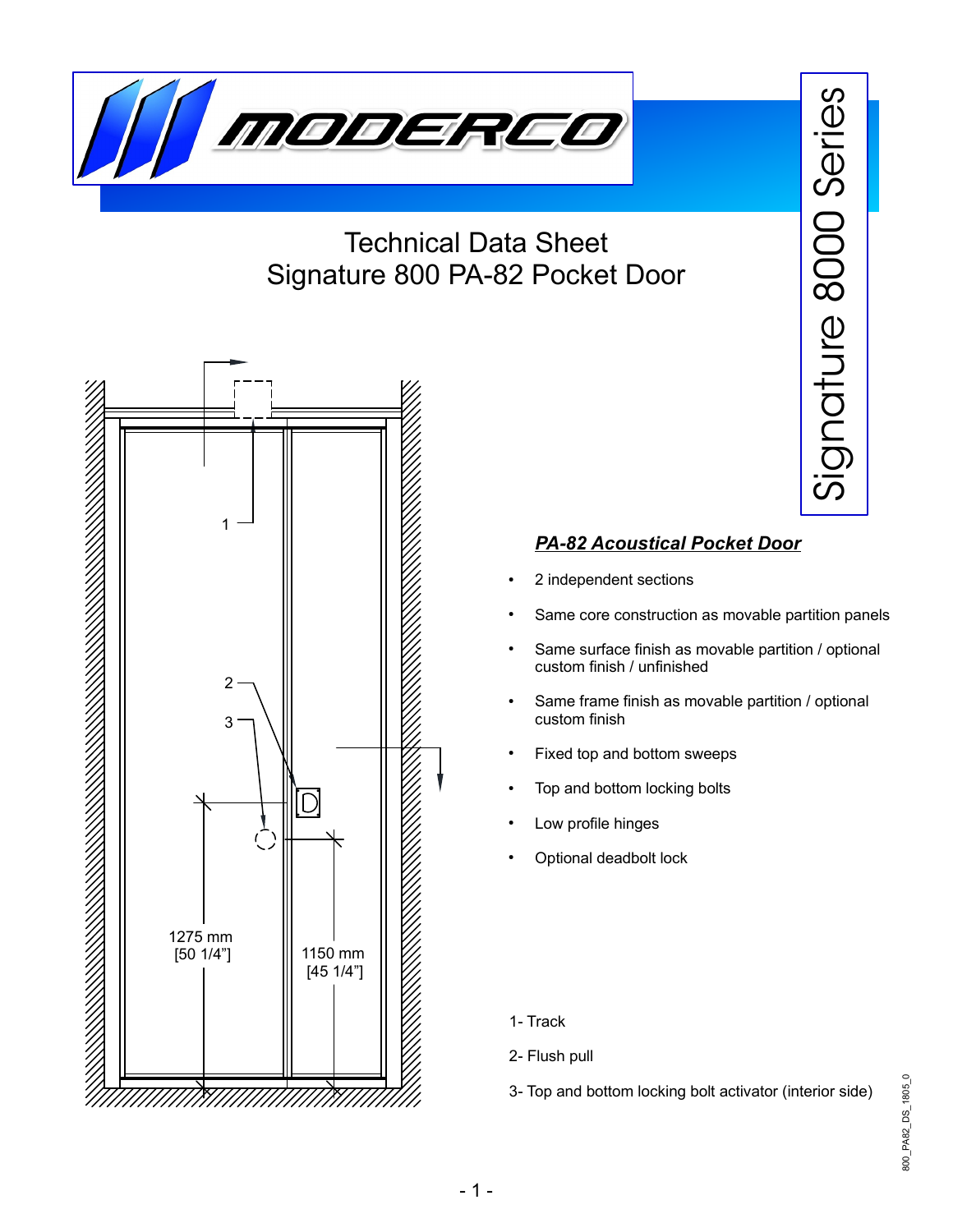

*Vertical Section*